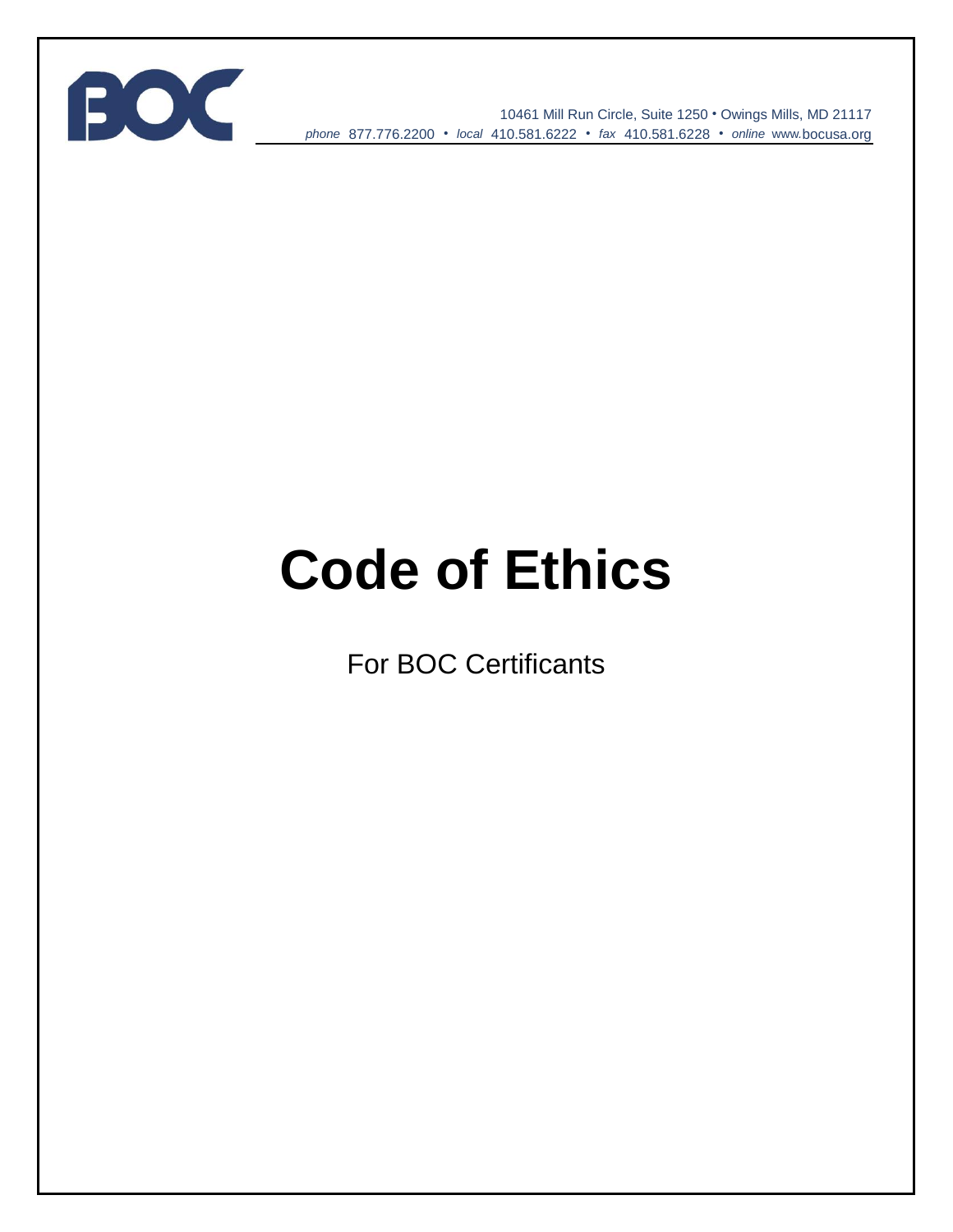### **Table of Contents**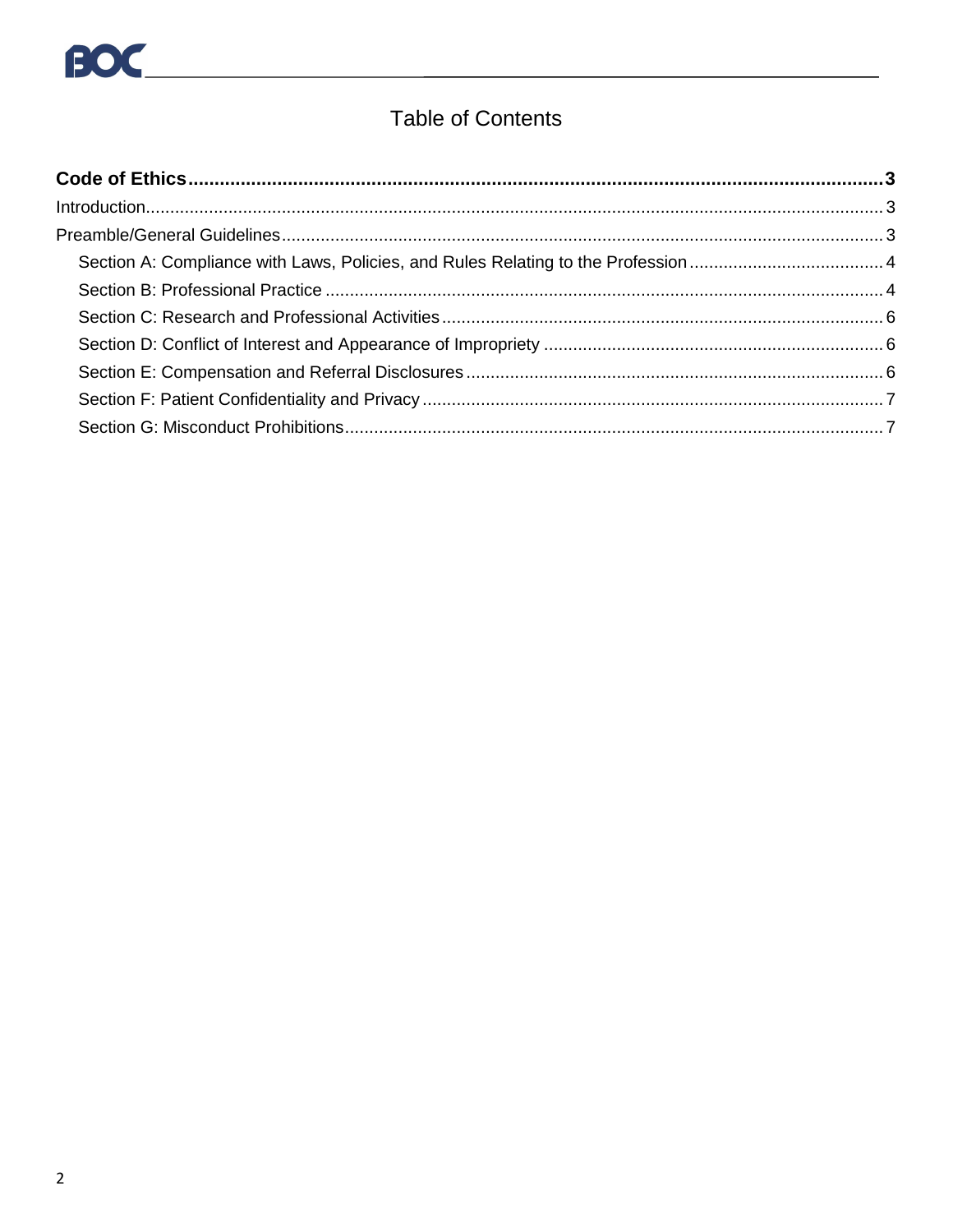## Code of Ethics

#### **Introduction**

<span id="page-2-1"></span><span id="page-2-0"></span>The Board of Certification/Accreditation (BOC) is a voluntary, non-profit, professional credentialing organization that certifies qualified practitioners in the field of orthotics and prosthetics who have met the professional knowledge standards established by the BOC. Regardless of any other professional affiliation, the BOC Code of Ethics (Code) applies to those individuals seeking BOC certification (candidates), and all individuals certified by the BOC (certificants), including the following certificant groups: Orthotist, BOC-Certified™ (BOCO®); Prosthetist, BOC-Certified™ (BOCP®); Certified Orthotic Fitter™ (COF®); BOC Pedorthist™ (BOCPD™); Certified Mastectomy Fitter<sup>™</sup> (CMF®); and, Certified Durable Medical Equipment Specialist™ (CDME™). The Code sets forth the minimal ethical standards of professional conduct for BOC certificants and candidates.

The Code is designed to provide both appropriate ethical practice guidelines and enforceable standards of conduct for all BOC certificants and candidates. The Code also serves as a professional resource for orthotic and prosthetic practitioners, as well as for those served by BOC certificants and candidates, in the case of a possible ethical violation.

#### **Preamble/General Guidelines**

<span id="page-2-2"></span>Among other primary goals, the BOC is dedicated to the implementation of appropriate professional standards designed to serve patient welfare and the profession. As set forth in this Code of Ethics, BOC certificants and candidates are expected to protect patient interests, and to act in an appropriate manner, which promotes the integrity of, and reflects positively on, the practitioner, the BOC, and the profession, consistent with accepted moral, ethical, and legal standards.

Generally, a BOC certificant or candidate has the obligation to:

- treat all patients fairly and in a timely manner;
- provide quality services to patients, by utilizing all necessary professional resources in a technically appropriate and efficient manner, and by considering the cost-effectiveness of treatments;
- respect and promote the rights of patients by offering only professional services that he/she is qualified to perform, and by adequately informing patients about the nature of their conditions, the objectives of the proposed treatment, treatment alternatives, possible outcomes, and the risks involved;
- maintain the confidentiality and privacy of all patient information, unless: the information pertains to illegal activity; the patient expressly directs the release of specific information; or, a court or government agency lawfully directs the release of the information;
- avoid conduct which may cause a conflict with patient interests, and disclose to patients any circumstances that could be construed as a conflict of interest or an appearance of impropriety, or that could otherwise influence, interfere with, or compromise the exercise of independent professional judgment;
- engage in moral and ethical business practices, including accurate and truthful representations concerning professional information;
- be truthful with regard to research sources, findings, and related professional activities;
- maintain accurate and complete records;
- respect the intellectual property and contributions of others; and,
- further the professionalism of orthotic, prosthetic, and habilitative services.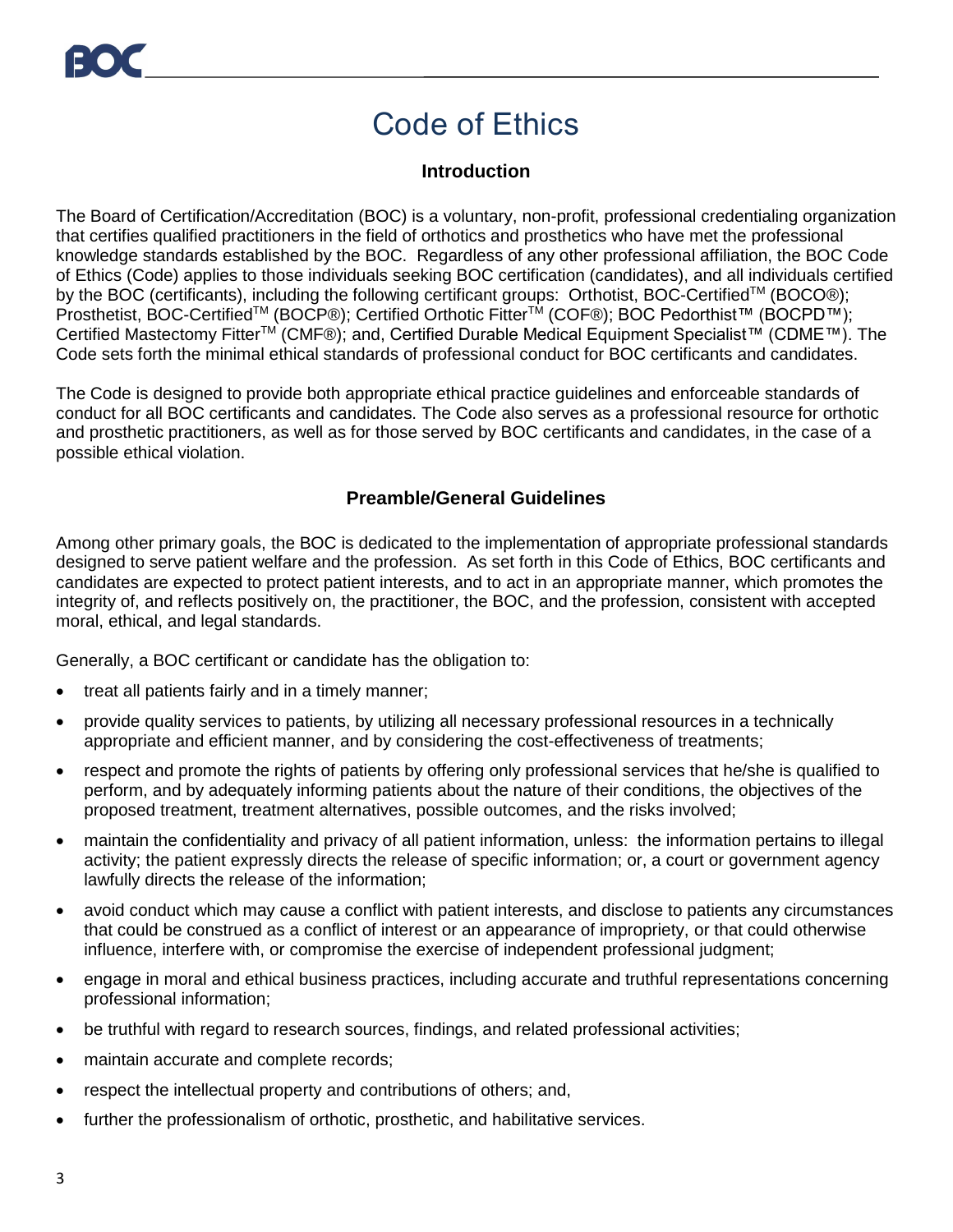#### **Section A: Compliance with Laws, Policies, and Rules Relating to the Profession**

- <span id="page-3-0"></span>1. The BOC certificant/candidate will be aware of, and comply with, all applicable federal, state, and local laws and regulations governing the profession. The BOC certificant/candidate will not knowingly participate in, or assist, any acts that are contrary to applicable professional laws and regulations. Lack of awareness or misunderstanding of these laws and regulations does not excuse inappropriate or unethical behavior.
- 2. The BOC certificant/candidate will be aware of, and comply with, all BOC rules, policies, and procedures, including rules concerning the appropriate use of BOC certification marks and the proper representation of BOC credentials. Lack of awareness or misunderstanding of a BOC rule, policy, or procedure does not excuse inappropriate or unethical behavior. The BOC certificant/candidate will not knowingly participate in, or assist, any acts that are contrary to BOC rules, policies, and procedures.
- 3. The BOC certificant/candidate will make all reasonable and appropriate efforts to promote compliance with, and awareness of, all applicable laws, regulations, and BOC rules and policies governing the profession.
- 4. The BOC certificant/candidate will make all reasonable and appropriate efforts to prevent violations of applicable laws, regulations, and BOC rules and policies governing the profession.
- 5. The BOC certificant/candidate will provide accurate and truthful information to BOC concerning all certification related eligibility information, and will submit valid application materials for fulfillment of current certification and recertification requirements.
- 6. The BOC certificant/candidate will maintain the security, and prevent the disclosure, of BOC certification examination information and materials.
- 7. The BOC certificant/candidate will report possible violations of this Code of Ethics to the appropriate BOC representative(s).
- 8. The BOC certificant/candidate will cooperate fully with the BOC concerning the review of possible ethics violations and the collection of related information.

#### **Section B: Professional Practice**

- <span id="page-3-1"></span>1. The BOC certificant/candidate will deliver competent services in a timely manner, and will provide quality patient care applying appropriate professional skill and competence.
- 2. The BOC certificant/candidate will recognize the limitations of his/her professional ability, and will only provide and deliver professional services for which he/she is qualified. The BOC certificant/candidate will be responsible for determining his/her own professional abilities based on his/her education, knowledge, competency, credentials, extent of practice experience in the field, and other relevant considerations.
- 3. The BOC certificant/candidate will adequately inform patients about the nature of their conditions, the objectives of proposed services, alternatives, possible outcomes, and the risks involved, and will discuss these concerns with each patient in sufficient detail.
- 4. The BOC certificant/candidate will use all health-related resources in a technically appropriate and efficient manner.
- 5. The BOC certificant/candidate will provide services based on patient needs and cost-effectiveness considerations, and will avoid unnecessary services. The BOC certificant/candidate will provide services that are both appropriate and necessary to the condition of the patient.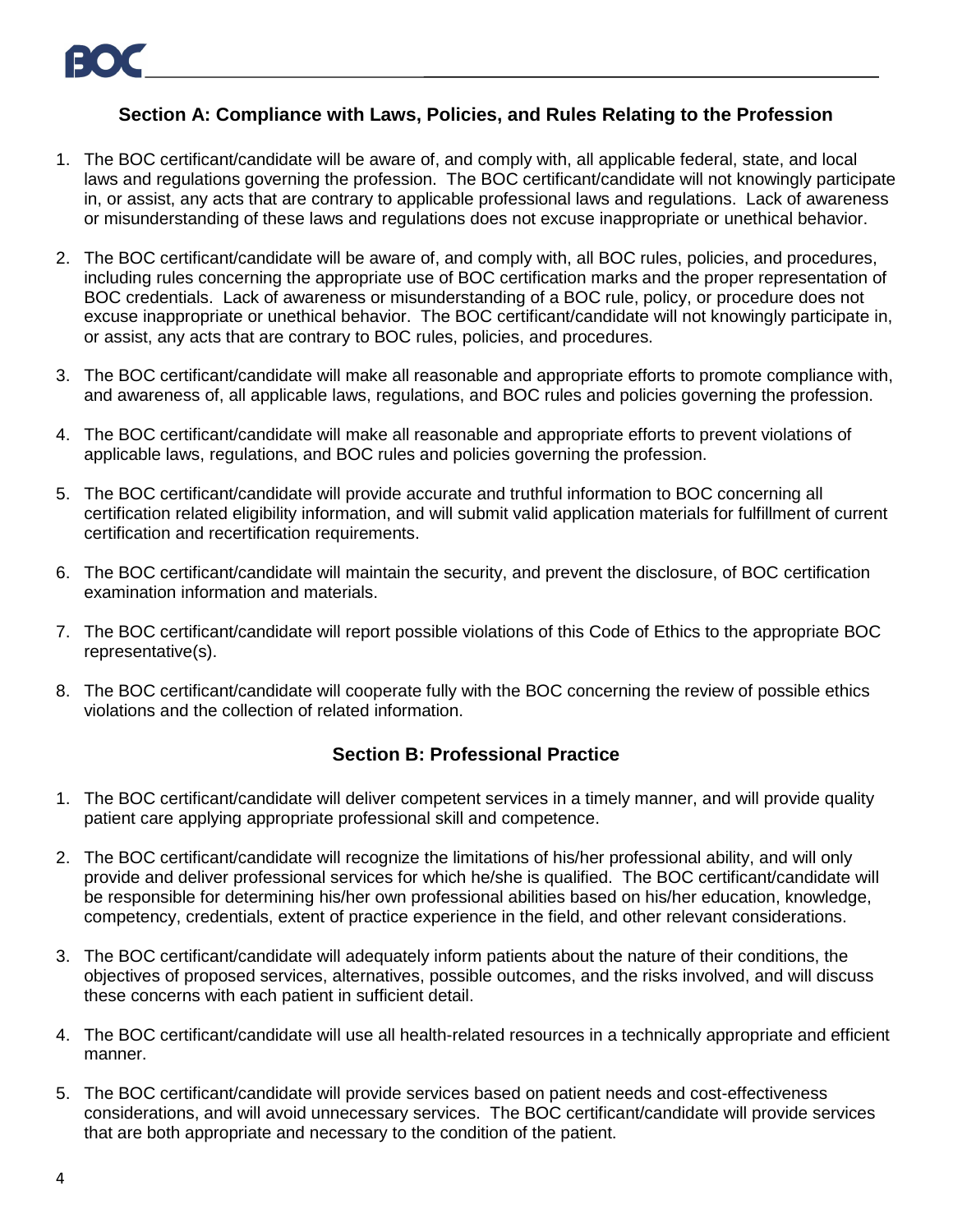

- 6. The BOC certificant/candidate will exercise diligence and thoroughness in providing patient services, and in making professional assessments and recommendations solely for the patient's benefit, free from any prejudiced or biased judgment. The BOC certificant/candidate who offers his/her services to the public will not decline a patient based on age, gender, race, color, sexual orientation, national origin, disability, religious affiliation, or any other basis that would constitute unlawful discrimination.
- 7. The BOC certificant/candidate will monitor each patient's physical condition in an appropriate manner, including any improvements or deterioration, and will review changes in condition with the patient.
- 8. Before providing orthotic or prosthetic devices to a patient that require a prescription, the BOC certificant/candidate will receive an appropriate order or prescription from a referring physician or other appropriately licensed and qualified health care professional. The BOC certificant/candidate understands that it is the sole responsibility of the referring physician or health care professional to determine that an orthosis or prosthesis is medically necessary.
- 9. Consistent with the prescription issued by the referring health care professional, the BOC certificant/candidate may recommend to the referring health care professional a specific orthotic or prosthetic device, design, modification, or service that would benefit the patient. When recommending a particular orthotic or prosthetic device or service, the BOC certificant/candidate will consider, and be sensitive to, the emotional, physical, economic, and social needs of the patient.
- 10. If changes in the patient's physical condition may justify modification or adjustment to the patient's orthotic/prosthetic device, the BOC certificant/candidate will report such changes in the patient's condition to the referring health care professional.
- 11. When it is determined that the BOC certificant/candidate is unable to provide competent professional services, he/she will inform the patient accordingly; and, will ensure careful transition of patient care by providing appropriate professional referrals and other appropriate assistance.
- 12. When the patient chooses to terminate services provided by a BOC certificant/candidate, the BOC certificant/candidate will cooperate with the patient concerning the release of medical information, consistent with directions and authorization provided by the patient or patient's legal guardian.
- 13. The BOC certificant/candidate will prepare and maintain all necessary, required, or otherwise appropriate records concerning his/her professional practice, including complete and accurate patient services records.
- 14. When appropriate, or when requested by the patient, the BOC certificant/candidate will consult with other qualified health care professionals.
- 15. The BOC certificant/candidate will not delegate the responsibility to provide professional services to an unqualified person. Where supervision is appropriate and necessary, the BOC certificant/candidate will not delegate responsibility for the provision of professional services without providing appropriate supervision.
- 16. The BOC certificant/candidate will not act in a manner that may compromise his/her clinical judgment or obligation to deal fairly with all patients. The BOC certificant/candidate will not allow medical or psychological conditions, personal issues, substance abuse, or other matters to interfere with his/her professional judgment or performance.
- 17. The BOC certificant/candidate will be truthful and accurate in all advertising and representations concerning qualifications, experience, competency, and performance of services, including representations related to professional status and/or areas of special competence. The BOC certificant/candidate will not make false or deceptive statements concerning clinical training, experience, competence, academic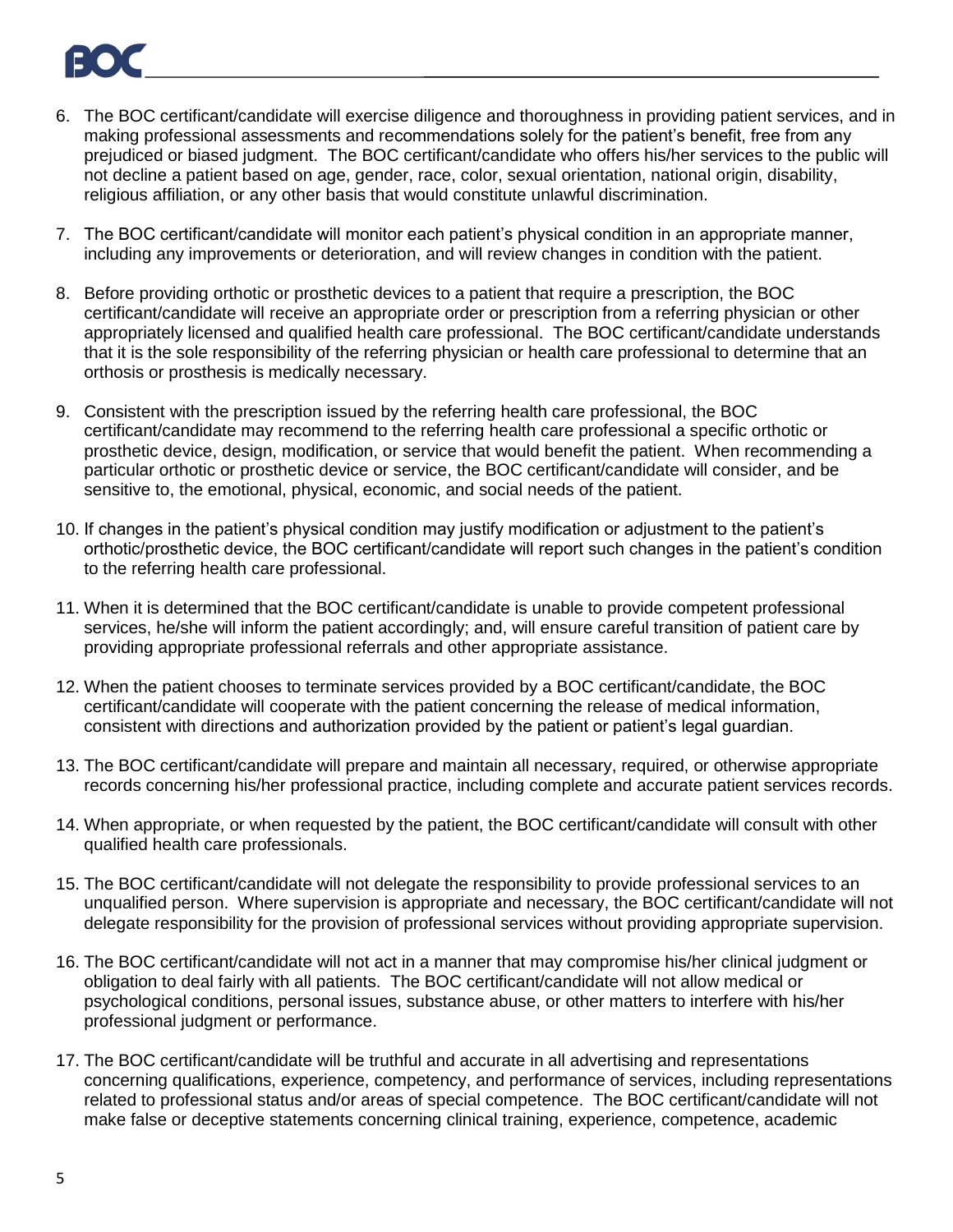

training or degrees, certification or credentials, institutional or association affiliations, services, or fees for services.

18. The BOC certificant/candidate will not make false or misleading statements about, or guarantees concerning, any service or the efficacy of any prosthetic or orthotic device, orally or in writing.

#### **Section C: Research and Professional Activities**

- <span id="page-5-0"></span>1. The BOC certificant/candidate will be accurate and truthful, and otherwise act in an appropriate manner, with regard to research findings and related professional activities, and will make reasonable and diligent efforts to avoid any material misrepresentations.
- 2. The BOC certificant/candidate who participates or engages in a research project or study will obtain written, informed consent, as appropriate, from all involved parties.
- 3. The BOC certificant/candidate will maintain appropriate, accurate, and complete records with respect to patient consent, research findings, and related professional activities.
- 4. When preparing, developing, or presenting research information and materials, the BOC certificant/candidate will not copy or use, in substantially similar form, materials prepared by others without acknowledging the correct source and identifying the name of the author and/or publisher of such material.
- 5. The BOC certificant/candidate will respect and protect the intellectual property rights of others, and will otherwise recognize the professional contributions of others.

#### **Section D: Conflict of Interest and Appearance of Impropriety**

- <span id="page-5-1"></span>1. The BOC certificant/candidate will not engage in conduct that may cause an actual or perceived conflict between his/her own interests and the interests of his/her patient. The BOC certificant/candidate will avoid conduct that causes an appearance of impropriety.
- 2. The BOC certificant/candidate will act to protect the interests and welfare of the patient before his/her own interests, unless such action is in conflict with any legal, ethical, or professional obligation. The BOC certificant/candidate will not exploit professional relationships for personal gain.
- 3. The BOC certificant/candidate will disclose to patients any circumstance that could be construed as a conflict of interest or an appearance of impropriety, or that could otherwise influence or interfere with the exercise of professional judgment.
- 4. The BOC certificant/candidate will refrain from offering or accepting inappropriate payments, gifts, or other forms of compensation for personal gain, unless in conformity with applicable laws, regulations, and BOC rules and policies.
- 5. The BOC certificant/candidate will avoid conduct involving inappropriate, unlawful, or otherwise unethical monetary gain.

#### **Section E: Compensation and Referral Disclosures**

<span id="page-5-2"></span>1. The BOC certificant/candidate will charge fair, reasonable, and appropriate fees for all professional services, and will provide third party payers with truthful and accurate information concerning such services.